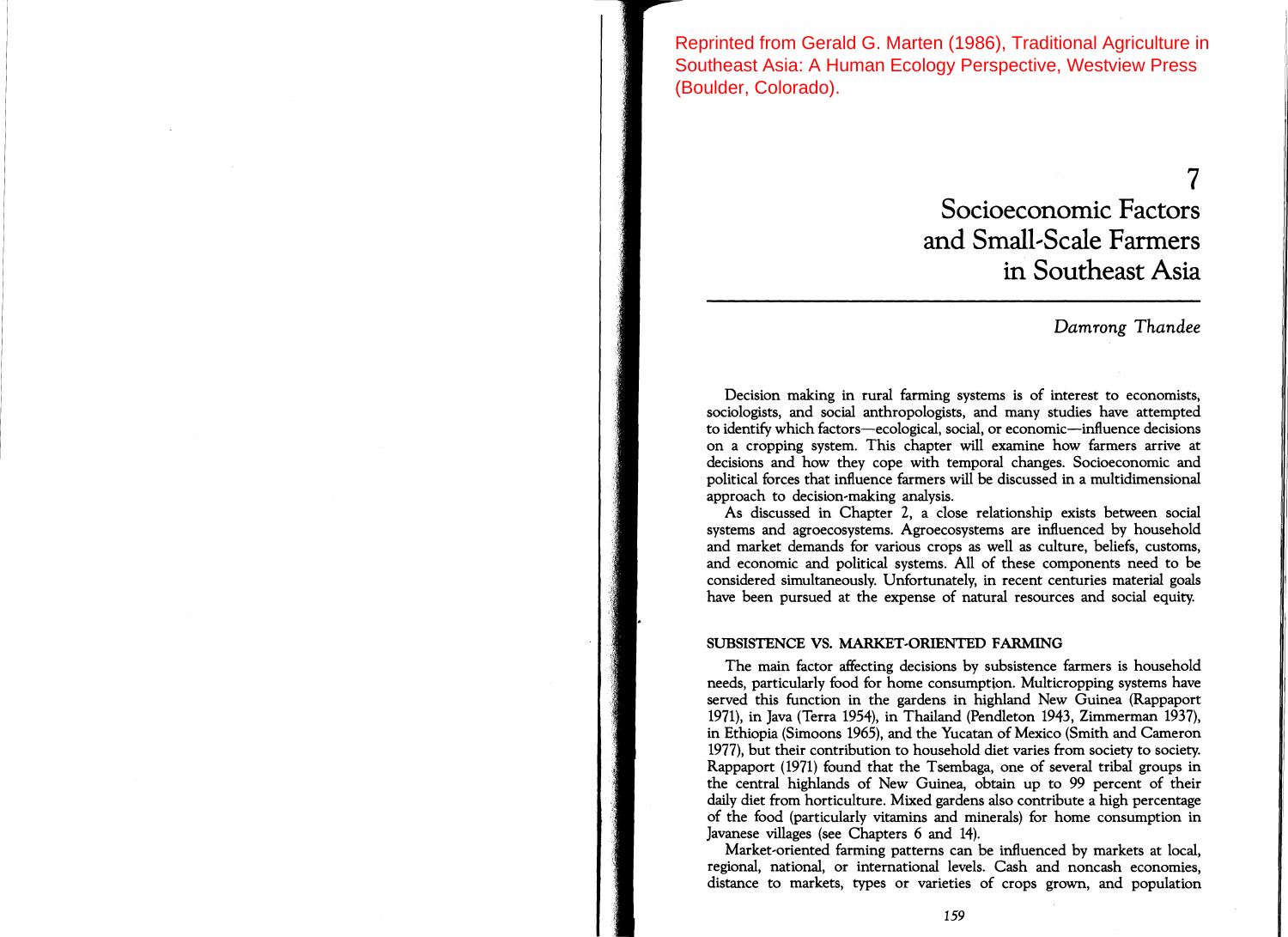density are major determinants for commercial transactions. Decision making regarding crops and management of farm systems is influenced greatly by the degree to which farmers operate in a barter, semicash, or cash economy. The volume of trade varies from household to household; some families sell their surplus products, while others are forced to sell subsistence products because of their greater need for cash. Several studies show the strong relationship between rural production and market demands (Godfrey and Langdon 1976).

Fleuret and Fleuret (1980) emphasize that agricultural change in response to market demands and an export orientation do not correlate positively with good nutrition for the producers. Kent (1981) further says, "Instead of the peasants in poor countries producing food for their consumption, they export foodstuff to feed the people in the rich countries. Hence, amidst the land of plenty in the Third World, Southeast Asia in particular, malnutrition is a serious problem affecting the population, especially proteincaloric malnutrition among infants and pre-school children." In Thailand, protein..calorie malnutrition affects 40-60 percent of all school age children; anemia, 33 percent; and vitamin B deficiency, 45-50 percent (Bangkok Bank 1983). Percentages in Malaysia, Indonesia, and the Philippines are similar.

The alteration of farming systems from traditional and small-scale mixed cropping to plantation or monocropping appears to have been the main focus of research until recently. When agribusiness was introduced to rural areas, land use, landholdings, and farm systems were changed in many respects. Southeast Asia has numerous examples: cultivation of cassava and sugarcane in Thailand, rubber and oil palm in Malaysia, pineapple and banana in the Philippines, and coffee in Indonesia. Hansen (1979) notes:

Small-holding cultivation accounts for approximately 90 percent of all coffee production in Indonesia and covers an area of 315,000 hectares. In contrast to lagging performance in small-holder rubber and coconut cultivation, in the case of coffee, for the past ten years small-holders have rapidly expanded their cultivated area and increased per hectare yields. On the other side, however, coffee plantations, which account for the remaining 10 percent of national production, have experienced a decline in cultivated areas, and yields on the estates are much lower than those obtained in a small-holder's operation.

Consequently, mixed gardens have been replaced by cash crops that require intensive inputs into cultivation. Agricultural employment, farm management, and entire farming systems have adjusted accordingly (Feder 1981, Chan 1982).

#### CULTURAL AND SOCIAL FACTORS

Agriculture developed in Southeast Asia as early as 9,000 years ago (Solheim 1972). Besides the staple crop of rice, farmers grow coconuts, bananas, sugarcane, beans, vegetables, bamboo, sweet potatoes, and fruit trees. These crops provide not only for home consumption and cash, but also for social and cultural needs within the family and community. The expression, "In water we have fish and in the field we have rice," is quite common among Southeast Asian peoples, illustrating that the close rela.. tionships among humans and land and crops are fundamental elements of cultural formation in the region.

#### *Culture*

In traditional societies where agriculture is the predominant occupation, culture is formed largely through relations to plants, gardens, and agricultural fields. The major function of culture is to unite social relations among members of the same society who share similar beliefs, values, and patterns of behavior. For instance, a clan group can be established around a plant totem; members believe their ancestors originated from this plant and continue to live within it. In many cases, myths and folklore about how a village was founded have direct relationships with agriculture. David (1974), for instance, examined a complex of calendrical rituals in a village in Northern Thailand and the mythology associated with agrarian rites. He found that taboos are associated with the use of natural resources: "It is *khyt* (a form of evil which results in disaster for the perpetrator), for example, to fill in a stream, pond, well, canal, or buffalo wallow, or to level a knoll, city wall, or termite mound" (David 1974). Agricultural activities have a close relationship with festivals and ritual ceremonies during the calendar year; rice, bananas, coconuts, sugarcane, fruits, and other foods often constitute offerings on these occasions.

Social systems and agroecosystems are related to the flows of energy, material, and information between them (Rambo 1982). From' a sociological as well as an ecological perspective, such flows lead to a sustainable society if inputs and outputs are equal. Within a small community, for example, when a chief demands tribute from his subjects, he is well aware of the constraints that exist in the natural system and adjusts his demands accordingly. The producers must be also conscious of such limits, and myths, beliefs, and values often are based on laws of nature. Violation of such societal rules are viewed as misbehavior or taboo (Tambiah 1969, Wijeyewardene 1968, Pendleton 1943, Zimmerman 1937, and Ng 1970).

#### *Landholding*

Farm land is a major unit of property, status, socialization, and welfare for a family in a rural society. Each family tries to possess at least one piece of arable land even if it has to emigrate from its natal village to seek it. Keyes (1976) and Johnston (1976) studied a way people found land through opening up frontiers in Northeast and Central Thailand. Keyes wrote: "As a custom, in areas of new settlement, a homestead appears to have established the right of a person and his family to a particular piece of property. It is likely that this right must have been confirmed by successive cultivation of the land over the initial few years. Once land had been claimed and cultivated it became a territorial expression of a specific kin group." The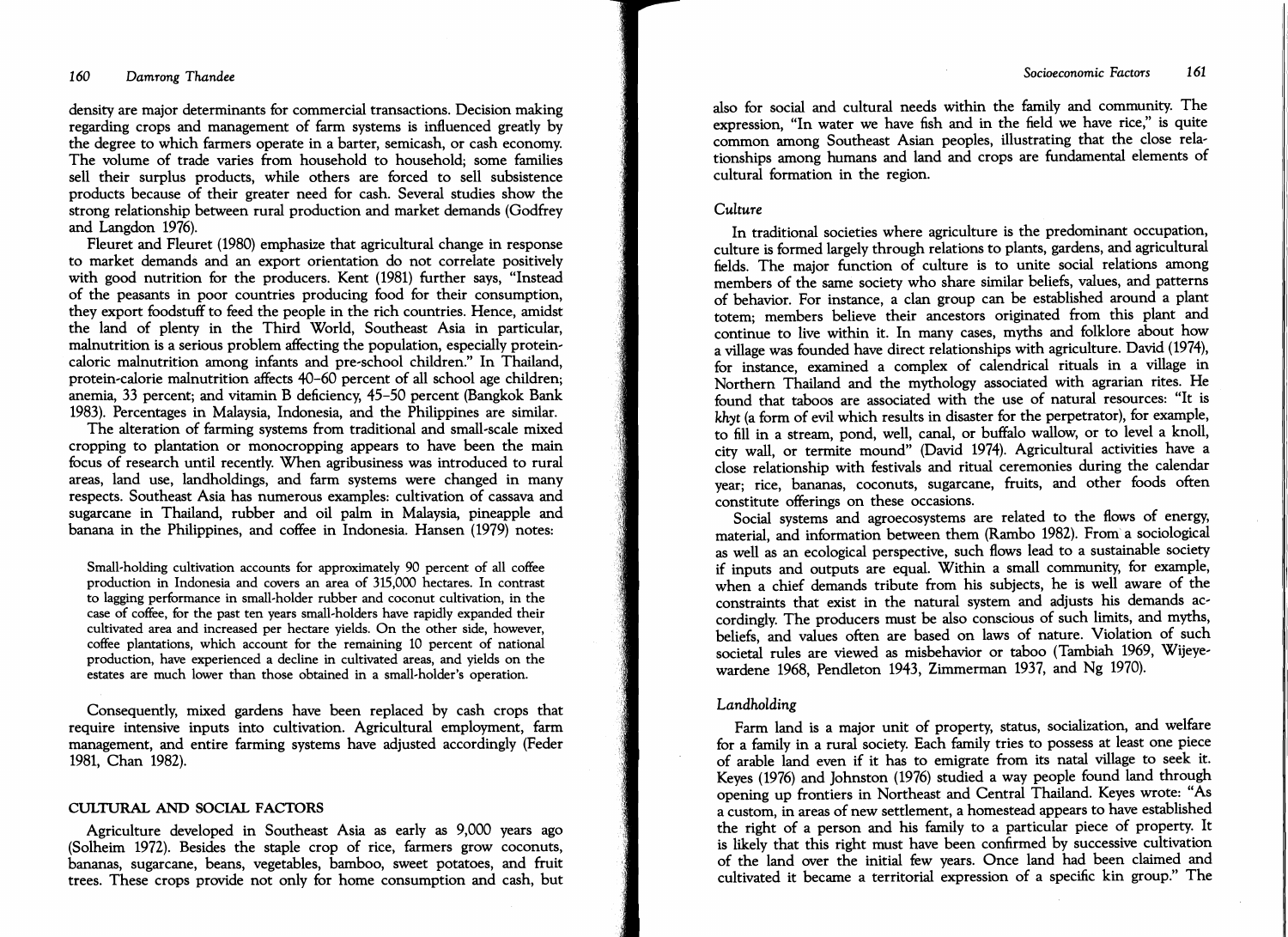#### 162 *Damrong Thandee*

ownership of land is related closely to the social system. Land is the property of the female's family in Northern and Northeast Thailand and is inherited through daughters (Mizuno 1968, Keyes 1975, Demaine and Dixon 1972). In Java the wet and low gardens are owned by a female's lineage, whereas cattle holdings are owned by the male's lineage (Terra 1953a, 1953b). The pattern of land ownership has several implications as to who is likely to make decisions about which crops are grown. Management of a farm system and the division of labor are likewise related to patterns of inheritance, responsibility, and authority over the land.

# *Labor*

Labor exchange predominates in traditional agricultural production (Thandee 1978), but where commercialization of agriculture has penetrated into a village community, labor exchange then becomes paid contractual labor. For example, the *bawan* harvesting system changed to *tebasan* in Java (Collier 1981), from the *hunusan* system to *gama* in the Philippines (Hayami 1978), and from *longkhaek* to *hoa-ton* in Prachinburi, Thailand (Thandee 1981). In these systems a large landowner contracts with a foreman to recruit a group of laborers, most of them landless, to work on his field. The foreman supervises and controls the employees until the job is done. Although the details are different from community to community, this system is presently becoming institutionalized in Southeast Asia.

To understand agricultural change through time, it is important to know the ways members of rural households use their labor and the division of labor. An intensive rural manpower study (Fuhs 1979) conducted in various parts of Thailand reveals that the Thai rural population is willing and able to work hard and long hours if economically gainful work is available (Table 7.1). The share of agricultural activities ranged from 51 percent to 58 percent of the total time worked, with time spent on crops and livestock differing among project areas due to farm methods and mode of livestock production, types of crops grown, and differences in nonagricultural job opportunities (Table 7.2). Chapters 3, 5, and 6 have given additional examples of how farmers distribute their labor.

#### *Population*

Population is a prominent variable determining multicropping systems. Population increase, the shortage of land for cultivation, and market demands lead to cultivation of marginal and forest-reserve lands causing environmental deterioration (Ruangdej 1979) and rural-to-urban migration (Klausner 1960, Textor 1961, Meinkoth 1962). Deforestation is a serious problem in Thailand: 60 percent of the total land in the kingdom was forested in 1960, but in 1973 this was reduced to 37 percent and in 1979 to 25 percent.

Population growth is generally seen as a factor limiting the potential of food production, though Boserup (1979) considers that an increase in population leads to agricultural development. Regardless of which perspective is accurate, there is no doubt that population change has a great impact on patterns of multicropping.

|  | Table 7.1. Labor Utilization in Thai Rural Areas (hours per year) |  |  |  |  |
|--|-------------------------------------------------------------------|--|--|--|--|
|--|-------------------------------------------------------------------|--|--|--|--|

|                                     | Project Area                       |                                   |                                      |                                                   |  |
|-------------------------------------|------------------------------------|-----------------------------------|--------------------------------------|---------------------------------------------------|--|
| Activity                            | Ayutthaya<br>(Central<br>Thailand) | Chiang Mai<br>(North<br>Thailand) | Khon Kaen<br>(Northeast<br>Thailand) | Thung<br>Song/<br>Songkhla<br>(South<br>Thailand) |  |
| Time available                      | 205,800                            | 248.200                           | 525,000                              | 419,900                                           |  |
| Economically gainful<br>activity    | 151.015                            | 172,378                           | 252,826                              | 298,441                                           |  |
| Domestic work                       | 41,806                             | 53,164                            | 50,288                               | 95,062                                            |  |
| Total time worked                   | 192.821                            | 225.542                           | 303,114                              | 393,503                                           |  |
| Percent worked of<br>time available | 93.7                               | 90.9                              | 57.7                                 | 93.7                                              |  |

Source: Fuhs (1979).

# PATfERNS OF LAND TENURE

Karl Marx's concept of an "Asiatic mode of production" illustrates traditional patterns of land use and land tenure in archaic Asian societies (Wittfogel 1981). Marx pointed out that land often was a communal property, which any member of a community or tribe could cultivate. Enough crops were grown for home consumption, and the surplus was shared among the community. Trade in agricultural products was rare because each community was largely self-sufficient. At the rural level, each family then had a small plot of land and grew rice, raised chickens and pigs, and caught fish for family consumption. As time went by, the mode of production changed in correspondence with the increase in population, the establishment of private property, and the centralization of the state, among other things.

By 1900 this traditional self-sufficiency was rapidly disappearing as peasants in Southeast Asia were drawn into a commercialized economy geared to the production of surplus rice and other agricultural products for export. The development of agricultural commercialization, colonization, and mod.. ernization led states to establish land legislation. Such codes brought land taxes and land purchases into a context beyond the community level. Peasant communities thus were integrated into national programs.

Yano (1968) and Kemp (1981) have studied patterns of land tenure in Thailand that changed from the customary law concept of land ownership, abided by for generations, to the modernization of land law launched at the beginning of the twentieth century:

Theoretically, all land was supposed to belong to the king, the farmers being allowed to acquire land on the condition that they exercised de *facto* occupancy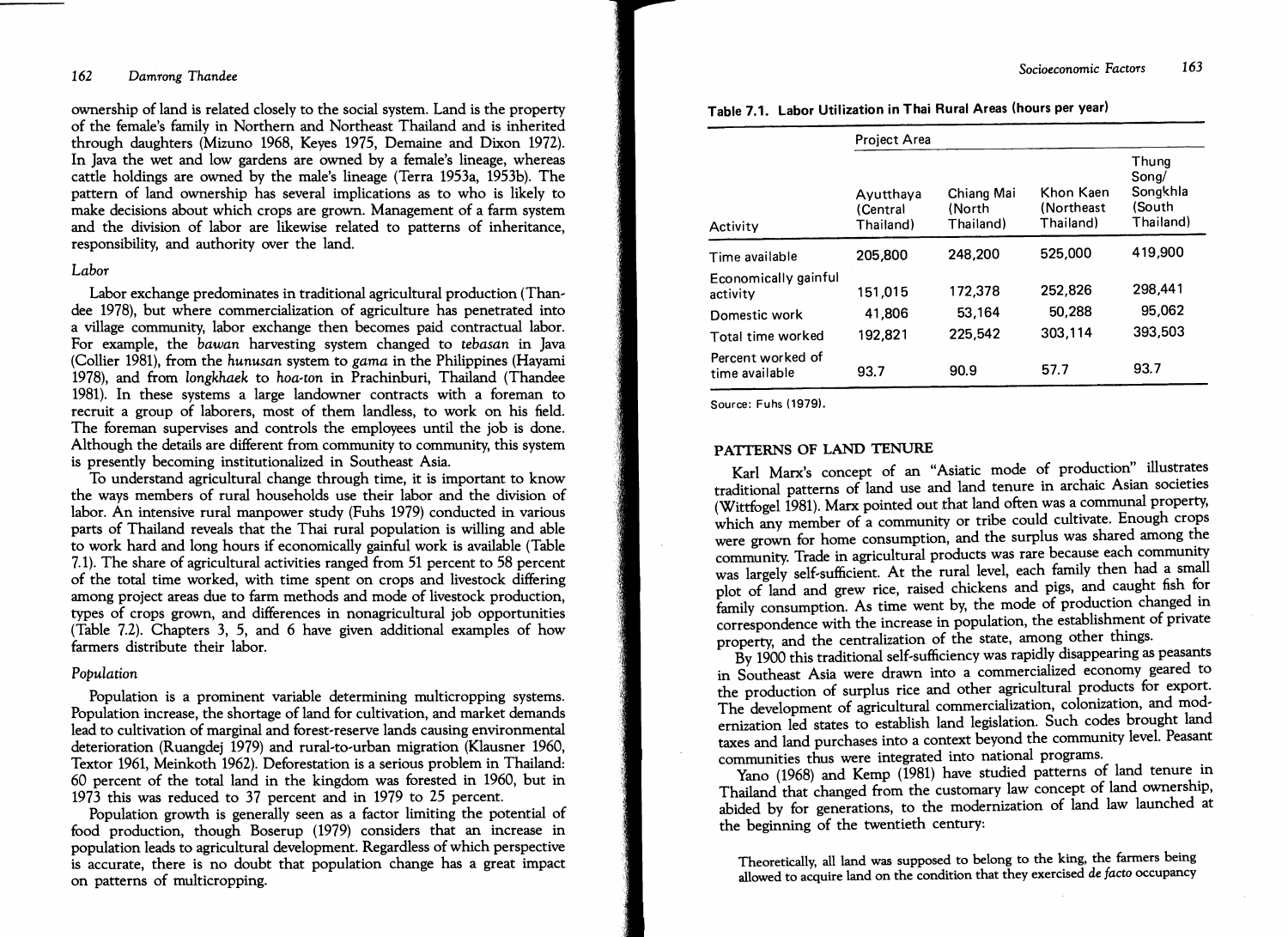# 164 *Damrong Thandee*

# Table 7.2. Percentage Distribution of Activities in Thai Rural Areas

|                                                               | Project Area                       |                                   |                                      |                                                   |  |  |  |  |
|---------------------------------------------------------------|------------------------------------|-----------------------------------|--------------------------------------|---------------------------------------------------|--|--|--|--|
| Activity                                                      | Ayutthava<br>(Central<br>Thailand) | Chiang Mai<br>(North<br>Thailand) | Khon Kaen<br>(Northeast<br>Thailand) | Thung<br>Song/<br>Songkhla<br>(South<br>Thailand) |  |  |  |  |
| Crops                                                         | 21.8                               | 30.6                              | 32.8                                 | 37.9                                              |  |  |  |  |
| Livestock                                                     | 21.0                               | 14.0                              | 13.9                                 | 13.0                                              |  |  |  |  |
| Agricultural support                                          | 4.4                                | 7.1                               | 8.6                                  | 4.6                                               |  |  |  |  |
| Labor exchange                                                | 4.1                                | 2.4                               | 2.4                                  | 1.8                                               |  |  |  |  |
| Total agricultural work                                       | 51.3                               | 54.1                              | 57.7                                 | 57.3                                              |  |  |  |  |
| Cottage industry                                              | 9.2                                | 9.7                               | 13.6                                 | 0.3                                               |  |  |  |  |
| Off-farm work                                                 | 15.4                               | 11.2                              | 7.4                                  | 16.2                                              |  |  |  |  |
| Total nonagricultural<br>work                                 | 24.6                               | 20.9                              | 21.0                                 | 16.5                                              |  |  |  |  |
| Economically gainful                                          |                                    |                                   |                                      |                                                   |  |  |  |  |
| work                                                          | 75.9                               | 75.0                              | 78.7                                 | 73.8                                              |  |  |  |  |
| Domestic work                                                 | 21.0                               | 23.1                              | 15.6                                 | 23.5                                              |  |  |  |  |
| <b>Illness</b>                                                | 3.1                                | 1.9                               | 5.7                                  | 2.7                                               |  |  |  |  |
| Total time worked<br>and ill                                  | 100.0                              | 100.0                             | 100.0                                | 100.0                                             |  |  |  |  |
| Total time worked<br>and ill as percentage<br>of working time |                                    |                                   |                                      |                                                   |  |  |  |  |
| available                                                     | 96.7                               | 92.7                              | 61.2                                 | 96.3                                              |  |  |  |  |

Source: Fuhs (1979).

and cultivation. This arrangement gave rise to the right to own land, which in turn led to the right to legal protection. Such a custom had long been in practice, but in 1901 King Rama V introduced the modern idea of land ownership, legally distinguishing factual occupancy from ownership, and he created a system in which no protection is given for occupancy but only for ownership (Yano 1968). .

The political structure in Java also has greatly affected land ownership and taxation.

By the mid-nineteenth century, the appanage system had evolved into a complex network of power and privilege, at the base of which was the economic exploitation of the peasantry. For the *bekelship* to recover his expenditure for this position, a *bekel* often made new demands of the peasantry, taxing gardens

and fruit trees, as well as field produce. The appearance of Dutch enterprises in the last decades of the nineteenth century added an even harsher element to an already overburdened system. Beginning at this time, foreign capitalists were allowed to rent out entire appanages for their sugar, tobacco, and indigo plantations (Mahoney 1981).

#### TECHNOLOGY TRANSFER

The technology transfer strategy is based on the theory that one particular technology can outperform another, the measure of performance presumably based on benefits (outputs, profits) versus costs (capital expenditures, resources depleted, energy used, implicit sacrifices). A developing country presumably can raise its level of performance by incorporating, in whole or in part, those activities constituting the superior technology. It is then a matter of identifying the superior technologies, understanding their constituent elements, developing the means to plan and promote such transfer, and comprehending and measuring the process of transfer (Solo 1972). Modern agricultural technology can boost crop production, and the diffusion of modern scientific practices has been encouraged through dissemination to the best local farmers.

International agencies and research centers such as the International Rice Research Institute and the International Maize and Wheat Improvement Center were established to further agricultural development. They attempt to promote technical knowledge and make available new and more productive inputs, such as new seed varieties, chemical fertilizers, and more effective herbicides and insecticides to find the most effective stimulus for the transformation of traditional agriculture. By the mid-1960s, however, it was realized that this strategy could not achieve sufficiently high returns because much of the technology was not appropriate for developing countries. A study on Thailand by Moerman (1968) illustrates changes brought by the introduction of modern technology, the tractor, into a village in the northern region. The work rhythm of tractor agriculture is very different from traditional plow agriculture. Except for the clearing of some kinds of land and for work at harvest time, it demands relatively little effort. But more than a labor-saving device, the tractor also creates a new relationship of farmer to land, of village to town, and of neighbor to neighbor. The cooperation and large-scale work parties are no longer common, and since cash is the major outlay for tractor agriculture, plans for future production are geared to prices and profits. As Ruttan (1972) put it, "There was a growing realization that much agricultural research and development must be conducted in biological and economic environments approximating those where the innovation will be employed."

# PUBLIC POLICY

Most countries in the Third World have become independent since the 1950s, and coupled with the decade of development led by the United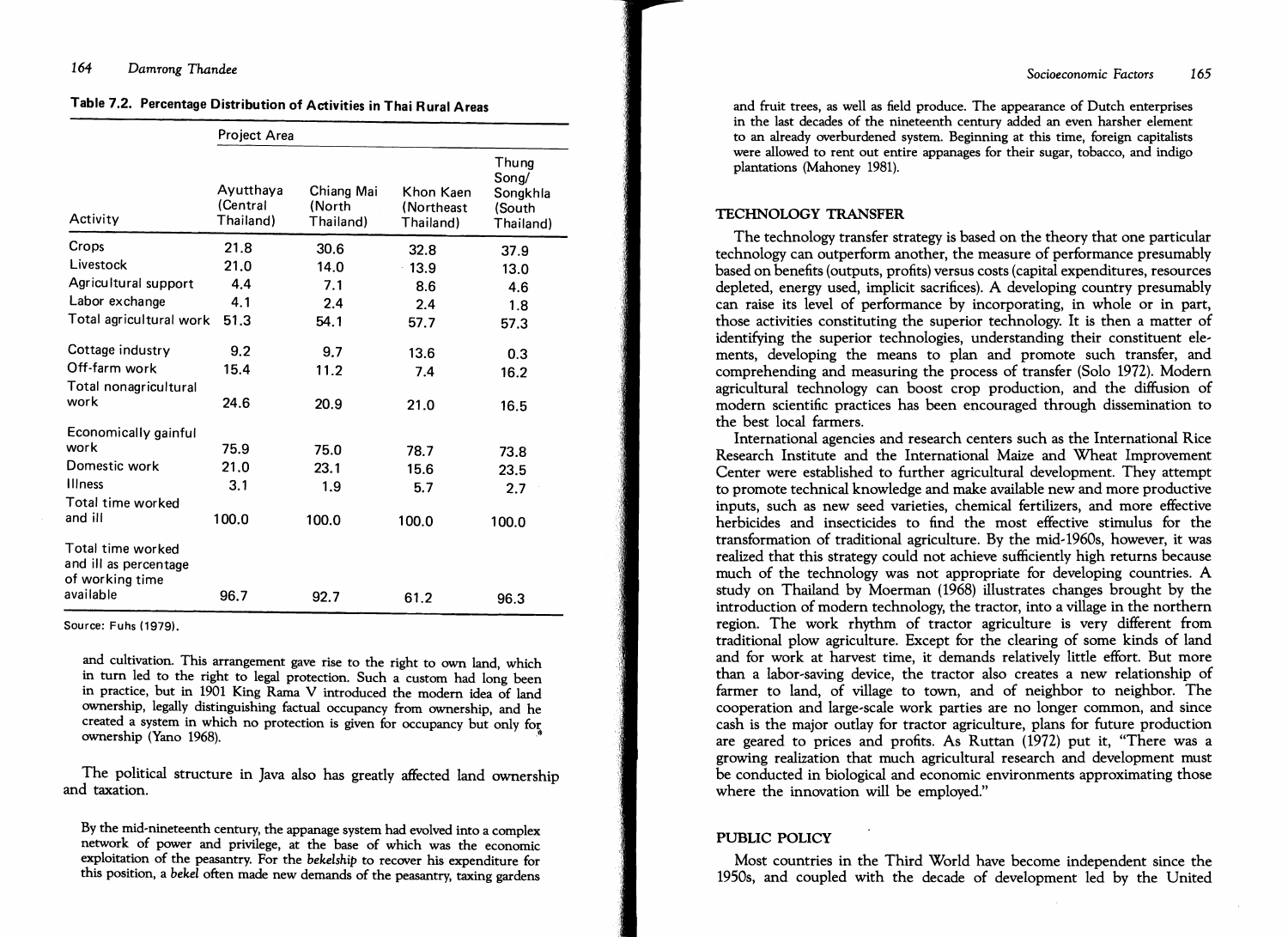Nations in the 1960s, their governments often adopted a growth-oriented model of development. Thailand (National Identity Board 1981), Malaysia (Chee 1979), the Philippines (Rocamora 1979), and Indonesia (Hansen 1979) have tried to modernize by adopting this model.

The growth-oriented model emphasizes increased agricultural productivity for export. The leaders of these new states saw their countries as backward, traditional, and operating at a subsistence level. To break away from the subsistence system, governments accelerated agricultural development by changing the land tenure system, transferring Western technology and mechanization, introducing monocropping, and encouraging agricultural entrepreneurship. In addition, various national agricultural research institutes were established to experiment with high-yielding varieties of seeds and "improved" farming systems.

This model of development has had great impact on the socioeconomic conditions of farmers. Homegardens and traditional farming systems have been virtually neglected in development programs, while heavy subsidies and technical know-how have been channeled directly to the modern agricultural sector through extension workers. Several studies show that, after two decades of development, rich and middle-class farmers, who have better access to modem technology and command the capital to invest in their land, have gained the most benefits from these policies (Cleaver 1979). Such policies have been blamed for increasing the socioeconomic gap between rich and poor farmers, a gap that can lead to political crises.

The 1970s saw rapid social and ecological deterioration due mainly to the growth-oriented model of development (Griffin 1974). This development has led to new policies in recent years, with some countries such as China and other socialist countries adopting a radical model of development, while national development policies in other countries changed toward "reformist" or "growth-and-equity" models. These latter models concentrated on the eradication of rural poverty and the promotion of agricultural outputs of small landowners. Governments also have channeled resources to disadvantaged farmers, and the direction of agricultural research has shifted to improving traditional farm systems· and identifying indigenous varieties of seeds suitable for small plots and marginal land. For example, Thailand's Fifth National Economic and Social Development Plan (1982-86) includes "the rural poverty eradication programme, and development projects using appropriate technology have been formulated . . . a development strategy has been designed so as to blend perfectly with the local culture and environments, a programme that marks a complete break with the conventional high-capital rural development strategy" (National Identity Board 1981).

Public policy concerns not only policy formulation but also implementation and evaluation. Implementation is important at the local level, because at this stage implementers interpret existing policies. The implementation process involves many interrelated components: the nature or content of policy, the political and administrative context, the beneficiary group, and

environmental constraints. In Southeast Asia as well as in Third World countries elsewhere, people are closest to government at the implementation stage, not the formulation stage. The involvement, or lack thereof, of all concerned actors in the policy implementation process greatly affects the impact of public policy on the beneficiary group.

Public policy and implementation have direct impacts on agroecosystems, farming systems, and decision making of farmers. The delivery of subsidies, technical and chemical inputs, as well as extension services, have generated changes in agricultural practices and, at times, have fostered resistance from farm level communities. At present, the rate of government intervention in rural development, and agricultural development in particular, is greater than ever.

A number of questions challenge future research on this topic. One may examine the relationship between the world capitalist system and multicropping systems at the village level. What is the impact of international trade on decision making of peasants?

At the national level, several questions may be asked. What is the content of public policy? If the government emphasizes a policy of economic development, who will benefit the most? What is the political process at the national level that conditions policy formulation? Future studies should explore modes of implementation and administrative organizations. What are the politics of government agencies that implement agricultural policy? What are the conflicts of interests within the implementation process?

A study of traditional agriculture may contribute valuable knowledge regarding the successes and failures of present public policies. Do rural development policies include ecological considerations? How can alternative policies be formulated that are ecologically sound and can be implemented in the present sociopolitical context at local, national, and international levels?

## ACKNOWLEDGMENTS

Daniel Saltman contributed valuable comments and suggestions and assisted in editing this chapter.

## **REFERENCES**

Bangkok Bank. 1983. Population. *Bangkok Bank Monthly Review 24(1):4-16.* 

- Boserup, E. 1979. *The Conditions of Agricultural Growth: The Economics of Agrarian Change Under Population Pressure.* New York, N.Y.: Aldine Publishing Company.
- Chan, S. 1982. Core and peripheries: Interaction patterns in Asia. *Comparative Political Studies 15:314-40.*

Chee, S. 1979. Rural development in the plural society of West Malaysia. In *Approaches* to *Rural Development:* Some *Asian Experiences,* ed. Inayatulla, pp. 35 62. Kuala Lumpur: Asian and Pacific Development Administration Center.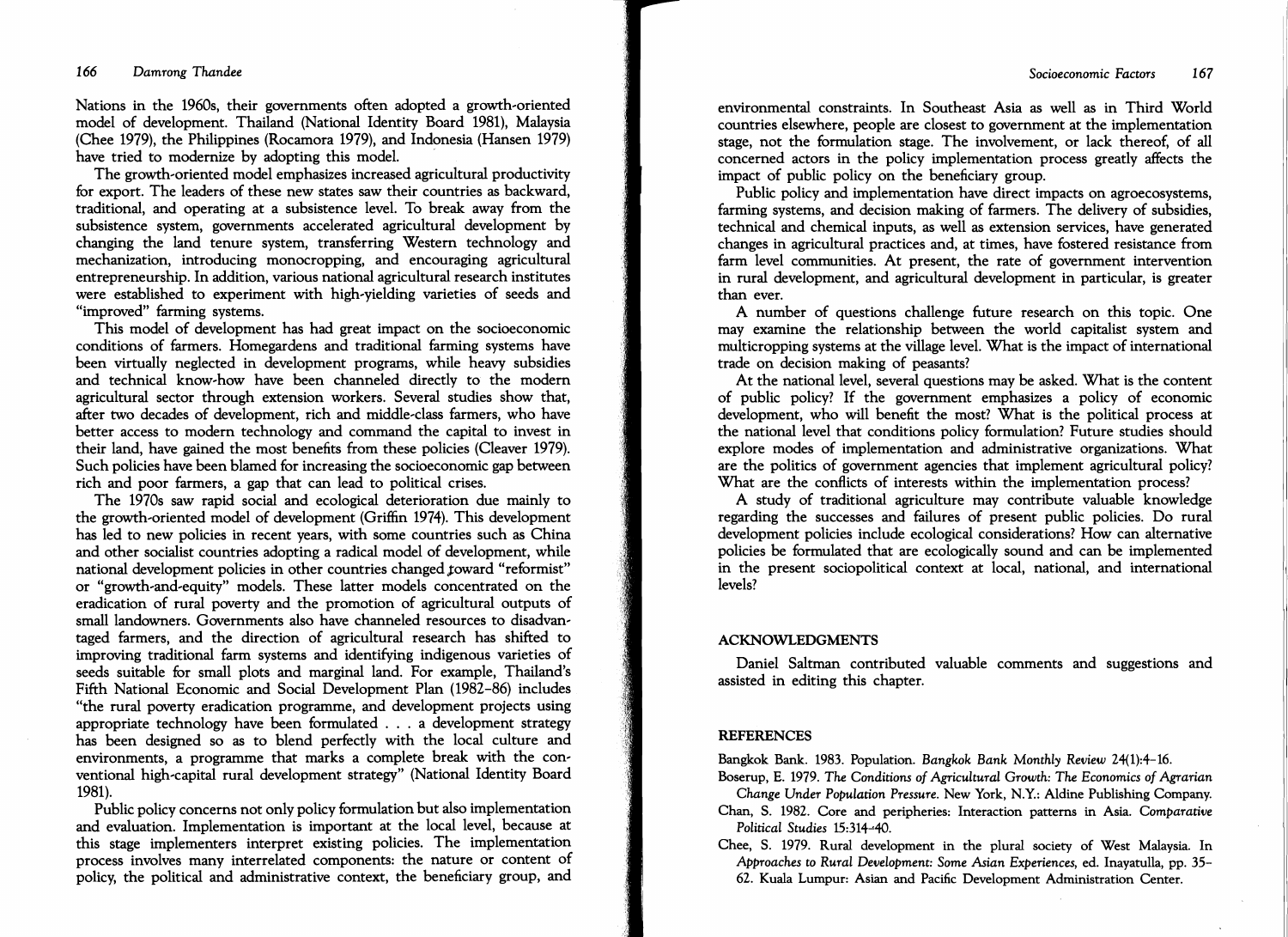Cleaver, H.M. 1979. The contradictions of the green revolution. In *The Political Economy and Underdevelopment,* ed. C.K. Wilber, pp. 223-33. New York, N.Y.: Random House.

- Collier, W.L. 1981. Agricultural evolution in Java. In *Agricultural and Rural Development* in *Indonesia,* ed. G.E. Hansen, pp. 147-73. Boulder, Colo.: Westview Press.
- David, R. 1974. Tolerance and intolerance of ambiguity in Northern Thai myth and ritual. *Ethnology 8:1-23.*
- Demaine, H., and C.J. Dixon. 1972. Land tenure patterns and agricultural development in Notheast Thailand: A case study of the Lam Pao irrigation area in Changwat Kalasin. Part 2. *Journal of the Siam Society 60:45-60.*
- Feder, E. 1981. Monopoly capital and agricultural employment in the Third World. *Journal of Contemporary Asia 11:135-68.*
- Fleuret, P., and A. Fleuret. 1980. Nutrition, consumption, and agricultural change. *Human Organization 39:250-60.*
- Fuhs, F.W. 1979. Labour utilization and farm income in rural Thailand: Results of case studies in rural villages (1969-1970). Research Center for International Agrarian Development, Heidelberg. Franz Steiner Verlag, Wiesbaden.
- Godfrey, M., and S. Langdon. 1976. Partners in underdevelopment? The transnationalisation thesis in a Kenya context. *Journal of Commonwealth and Comparative Politics 14:42-63.*
- Griffin, K. 1974. *The Political Economy of Agrarian Change*. Cambridge, Mass.: Harvard University Press.
- Hansen, G.E. 1979. Rural development in Indonesia. In *Approaches* to *Rural Development: Some Asian Experiences,* ed. Inayatulla, pp. 139-70. Kuala Lumpur: Asian and Pacific Development Administration Center.
- Hayami, Y. 1978. *Anatomy of a peasant economy:* A *rice village* in *the Philippines.*  Los Banos, Philippines: International Rice Research Institute.
- Johnston, D.B. 1976. Opening a frontier. *Contributions* to *Asian Studies 9:25-44.*
- Kemp, J.H. 1981. Legal and informal land tenure in Thailand. *Modern Asian Studies*  15:1-23.
- Kent, G. 1981. Food trade: The poor feed the rich. *Occasional Papers* in *Political Science* 1(3):81-117. Department of Political Science, University of Hawaii at Manoa, Honolulu.
- Keyes, C.F. 1975. Kin groups in a Thai-Lao community. In *Change and Persistence* in *Thai Society,* eds. G.W. Skinner and A.T. Kirch, pp. 274-97. Ithaca, N.Y.: Cornell University Press.
- Keyes, C.F. 1976. In search of land: Village formation in the central Chi River Valley, Northeastern Thailand. *Contributions* to *Asian Studies 9:45-63.*
- Klausner, W.J. 1960. The Northeast migration problem. In *Social Service* in *Thailand,*  pp. 125-38. Department of Public Welfare, Thai Ministry of Interior, Bangkok.
- Mahoney, T. 1981. Local political and economic structure. In Agricultural and Rural *Development* in *Indonesia,* ed. G.E. Hansen, pp. 180-96. Boulder, Colo.: Westview Press.
- Meinkoth, M.R. 1962. Migration in Thailand with particular reference to the Northeast. In *Economics and Business Bulletin of the School of Business and Public Administration,* pp. 3-45. Philadelphia: Temple University.
- Mizuno, K. 1968. Multihousehold compounds in Northeast Thailand. *Asian Survey*  8:842-52.
- Moerman, M. 1968. *AgTicultural Change and Peasant Choice* in *a Thai Village.*  Berkeley: University of California Press.
- National Identity Board. 1981. *Thailand towards the 80's:* A *survey of the state of the economy and its outlook.* Government document, Secretariat of the Cabinet Printing Office, Bangkok.
- Ng, R.C.Y. 1970. Some land use problems of Northeast Thailand. *Modern Asian Studies 4:23-42.*
- Pendleton, R.L. 1943. Land use in Northeastern Thailand. *The Geographical Review* 33:15-41.
- Rambo, A.T. 1982. Human ecology research on tropical agroecosystems in Southeast Asia. *Singapore Journal of Tropical Geography 3:86-99.*
- Rappaport, R.A. 1971. The flow of energy in an agricultural society. *Scientific American* 225(3):116-32.
- Rocamora, J.E. 1979. Rural development strategies: The Philippine case. In *Approaches*  to *Rural Development: Some Asian Experiences,* ed. Inayatulla, pp. 63-106. Kuala Lumpur: Asian and Pacific Development Administration Center.
- Ruangdej, S. 1979. Environment assessment. A report prepared for USAID/Thailand, TURA, Report No. 4.
- Ruttan, V.W. 1972. Planning technological advance in agriculture: The case of rice production in Taiwan, Thailand and the Philippines. In *Inducing Technological Change for* Economic *Growth and Development,* eds. R.A. Solo and E.H. Roger, pp. 52-77. East Lansing: Michigan State University Press.
- Simoons, F.J. 1965. Two Ethiopian gardens. *Landscape 14(3):15-20.*
- Smith, C.E., Jr., and M.L. Cameron. 1977. Ethnobotany in the Puuc, Yucatan. Economic *Botany 31:93-110.*
- Solheim, W.G., II. 1972. An earlier agricultural revolution. *Scientific American*  226(4):34-41.
- Solo, R.A. 1972. Technological transfer: A universal process. In *Inducing Technological Change for* Economic *Growth and Development,* eds. R.A. Solo and E.H. Roger, pp. 3-28. East Lansing: Michigan State University Press.
- Tambiah, S.H. 1969. Animals are good to think and good to prohibit. *Ethnology*  8:423-57.
- Terra, G.J.A. 1953a. Some sociological aspects of agriculture in Southeast Asia. *Indonesia 6:297-316.*
- Terra, G.J.A. 1953b. Some sociological aspects of agriculture in Southeast Asia. *Indonesia 6:439-55.*
- Terra, G.J.A. 1954. Mixed-garden horticulture in Java. The Malayan Journal of Tropical Geography 3:33-43.
- Textor, R.B. 1961. From peasant to pedicab driver: A social study of Northeastern Thai farmers who periodically migrated to Bangkok and became pedicab drivers. *Cultural Report Series* No.9, Yale University Southeast Asian Studies, New Haven, Conn.
- Thandee, D. 1978. The role of communication in occupational development of rural inhabitants: A re-study of a village in Thailand. *Research Report No. 1*, Department of Sociology and Anthropology, Ramkhamhaeng University, Bangkok.